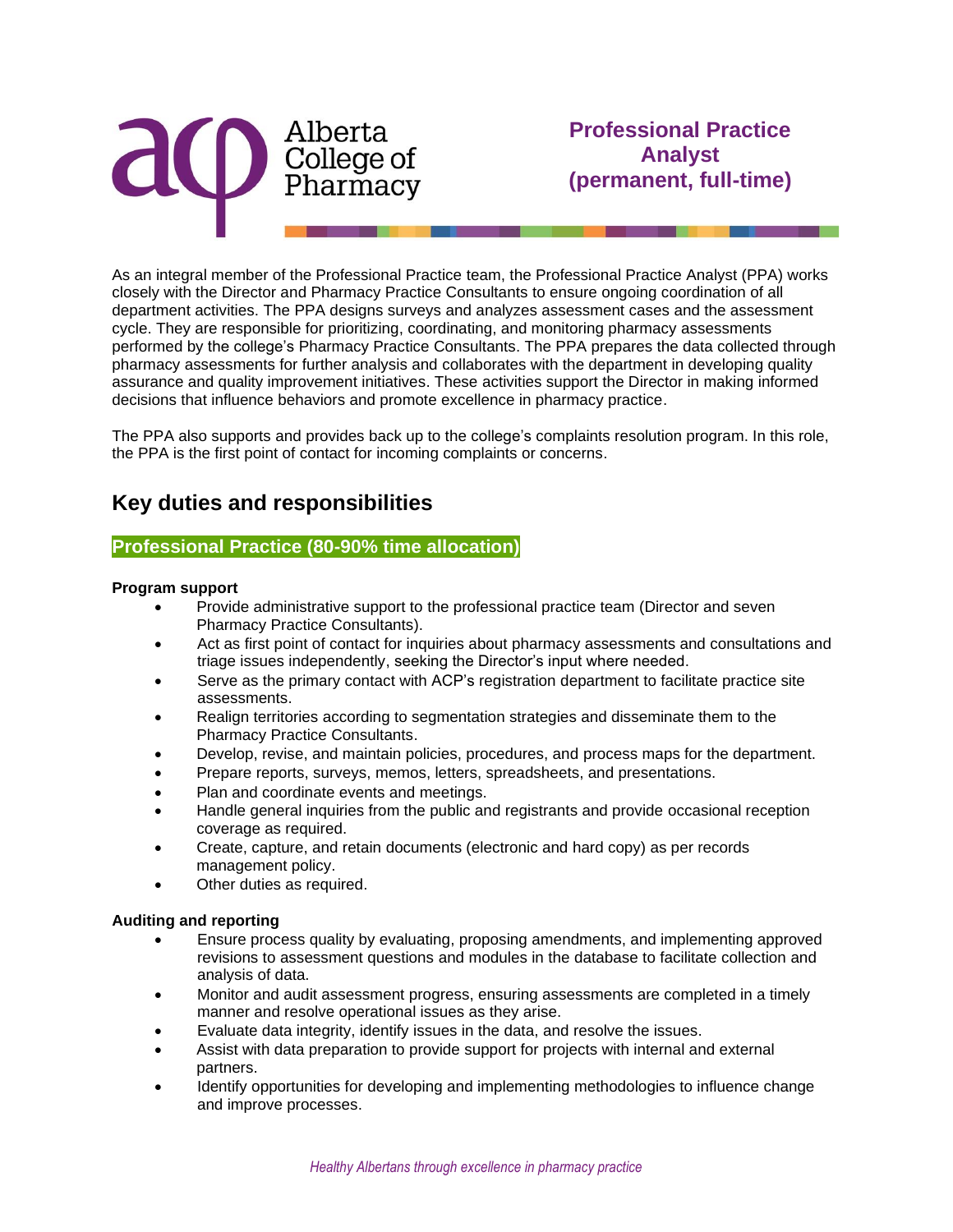### **Complaints Resolution (10-20% time allocation)**

In providing regular and back-up coverage to the Complaints Resolution Assessor, the PPA will also

- act as the first point of contact for incoming complaints or concerns and triage as required;
- independently resolve issues of public concern whenever possible;
- ensure complete and accurate documentation of all complaints and concerns and forward those, as required, to the Complaints Director and;
- monitor the progress of complaint cases to ensure completion, consistency, timely resolution, and proactive reporting.

## **About You**

- You thrive in a highly collaborative team environment, with the ability to work independently with minimal direction when needed.
- You have a desire to learn, demonstrate intellectual curiosity, and seek continuous quality improvement.
- You are a systems thinker and have excellent problem-solving capabilities.
- You can learn new software quickly and easily.
- You have strong planning capabilities and organizational skills.
- You demonstrate excellence in customer service; you are empathetic and understanding.
- You have excellent written and verbal communication skills.
- You are detail oriented and accurate in all your work.
- You possess a "can-do" attitude and can cope effectively with ambiguity, change, and a fast-paced work environment.

### **Qualifications**

- Completion of a college diploma in business administration or a degree in business.
- Three to five years' experience in a similar role.
- Advanced skills in Excel, PowerPoint, and Word. This includes
	- o working with Excel pivot tables and using advanced functions such as VLOOKUP, IF, IS, SUMIFS, MATCH, INDEX, CONCATENATE;
	- o using built-in Excel functions and charting features to understand and forecast trends; and
	- o linking Excel spreadsheets to other applications such as PowerPoint.
- Familiarity with survey design and data collection, preparation, analysis, presentation techniques, and software is considered an asset.
- Experience using Tableau or similar data reporting software is considered an asset.

An equivalent combination of education and experience will be considered.

## **About us**

The Alberta College of Pharmacy (ACP) is the regulatory body for pharmacists, pharmacy technicians, and licensed pharmacies in Alberta. We are responsible for quality pharmacy care through developing and enforcing pharmacy practice standards and guidelines. We also ensure only qualified pharmacy professionals are licensed and that all pharmacies provide a practice environment that supports quality practice and patient safety. It's a big responsibility.

ACP is a global leader in the advancement of pharmacy practice. Alberta's pharmacy professionals have the broadest scope of practice in North America. You could say ACP is a trail blazer. Our team members are collaborative, thoughtful, respectful, encouraging, and committed to quality. In fact, that's our team charter, which was created by our team members. ACP offers competitive compensation and benefits.